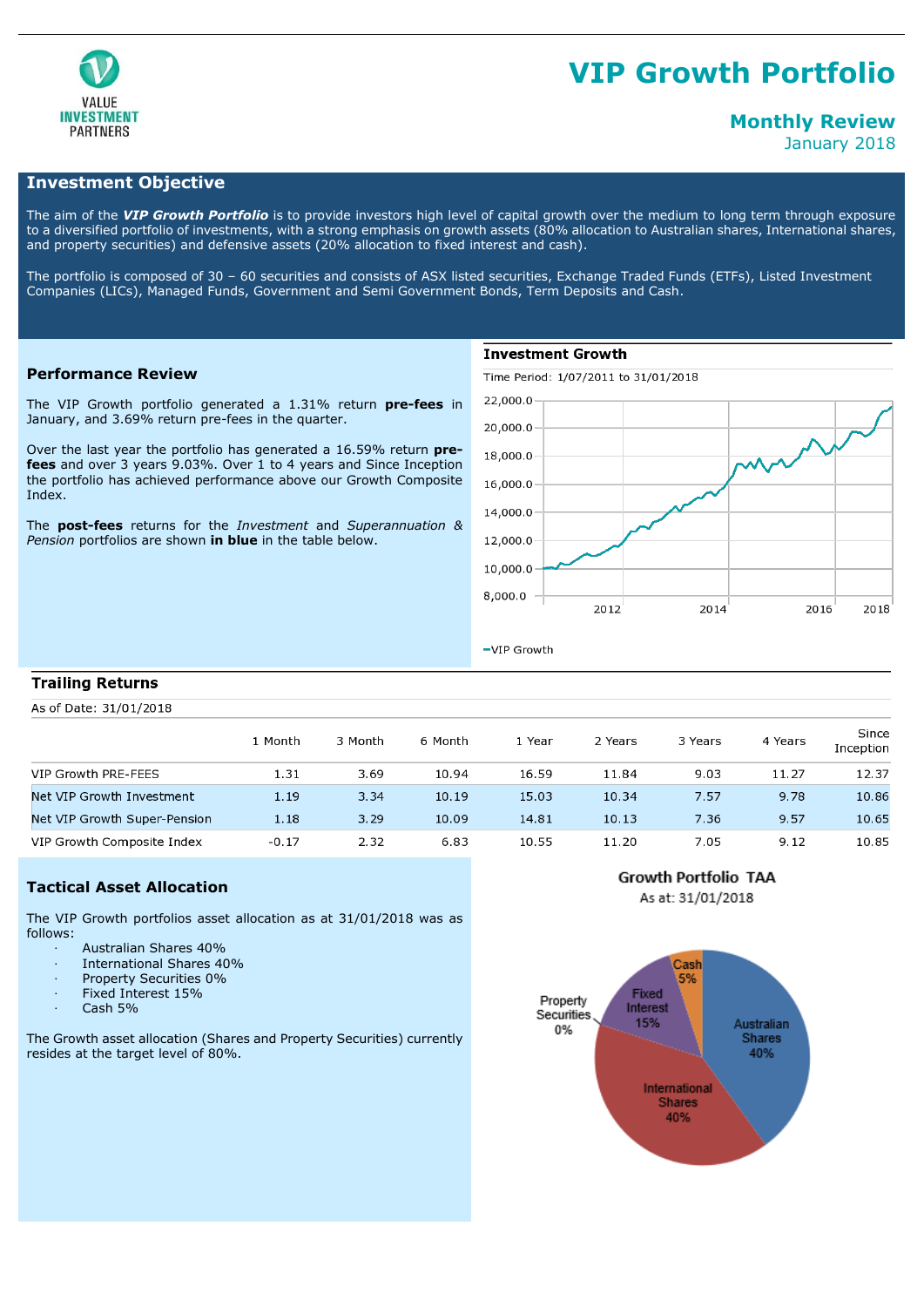#### **Risk vs Return**

The VIP portfolios aim to reduce volatility, or risk, over the long term and achieve excess returns per unit of risk that is taken compared to our Growth Composite Index and the Morningstar Multi-sector Growth Index.

The chart on the right plots return on the vertical axis against risk (in the form of Standard Deviation) on the horizontal index. Basically the higher up the vertical axis (high return) and the more left on the horizontal axis (low risk) is the ideal position that we aim for over the long term.

The chart on the right shows that the VIP Growth portfolio (aqua triangle) has achieved a *higher return* and *lower risk* compared to the Growth Composite Index (black pentagon) and our peers represented by the Morningstar Multi-sector Growth index (red triangle) since inception on 01/07/2011.

This is the outcome we aim to achieve for our investors.

# **Month in Review - Economic & Market Commentary**

#### **Risk-Reward**



#### **Driving into the Future**

While the concept has been around for decades, it has been in recent times, particularly the last 5 years, that electric vehicles have become a more legitimate option rather than a novelty reserved for the truly environmentally savvy driver. Elon Musk, already a trailblazer in the business world, has emerged to become a household name as the poster-boy genius paving the way into the future through his companies, mainly Tesla in regard to the average consumer. Electric vehicles will no doubt continue to experience a rise as the years go on, such is the nature of the earth's environment. As they become more prominent in society, the question is how will they affect the economy?

As it stands, the sale of electric vehicles remains as a small percentage of total car sales – a mere 0.1% in 2016. However, the simple fact is that fossil fuels are a non-renewable energy source that are detrimental to the world's environment, and therefore the preservation of mankind and the earth inevitably depends on the progression into clean energy if we are to continue living life to the futuristic standard developed countries have come to expect. Whether it be in 1000 years or 10,000, there will be a day where either the earth is simply exhausted of all fossil fuels, or it cannot bear its use anymore. Clearly, this is why the electric vehicle is the next logical step in the car industry as the world works towards a sustainable future.

While the rise of the electric vehicle is a positive in reducing harmful carbon emissions, it could also reduce jobs. Electric vehicles, particularly their batteries, generally require less manufacturing labour than ones that run on petrol. Last year saw announcements from numerous countries to ban the production of emission-producing cars from between 2030-40. As such, research from Germany's Ifo Economic Institute has reported that the approach towards phasing out combustion engines (petrol cars) could lead to the reduction of 600,000 jobs across Germany.

Moreover, an electric vehicle world will severely disrupt the oil industry. In the next couple of decades as countries aim to be purely electricproducing, budgetary stress will be put on major oil-producing companies as well as changing the geopolitical map for countries that have built their wealth on the oil reserves in the borders. Possibly a bold prediction, but Stanford economist Tony Seba predicts that the electric vehicle revolution will cause disruption before the production bans come into effect. Seba and his team argue that oil demand will 'peak at 100 million barrels per day by 2020 and shift to 70 million barrels per day by 2030.' Completing their study in 2017, they report that net exporting countries including Nigeria, Venezuela, Saudi Arabia, and Russia will be the most affected.

In contrast, other resources will experience a boost, albeit not as strong as oil did with the introduction of the petrol car. Key to the electric vehicle is lithium, nickel, cobalt, and cadmium, and while their demand will rise with the rise of electric vehicle production, these materials would only be used once (i.e. to make the car) as opposed to oil, which is used to operate the vehicle.

The public sector will also feel the squeeze of the electric vehicle, as revenues from petrol taxes would reduce as the electric car becomes more prevalent in the next several decades. Research from Seba reveals that up to \$50USD billion from petrol taxes could be lost from the US economy. Ultimately, this could lead to governments shifting to road pricing such as charging per kilometre of travel or congestion charging in order to replace this revenue stream. Locally, petrol tax contributes \$11.03AUD billion of the total \$28.7 AUD billion of road related revenue, a large percentage.

There is a long way before electric vehicles become the norm. for one, the infrastructure is not yet appropriate in Australia – there are only 50 charging stations across the country and only 11 in NSW, essentially making it impossible for electric vehicle owners to travel long distances. With the NRMA announcing a rollout of at least 40 new charging stations across NSW, the foundations are being laid for an electric car-friendly Australia.

Around the world, countries are preparing to end the production of petrol and diesel cars – the Netherlands and India want new cars to be emissions-free by 2030, the UK and France will stop production in 2040, and Germany aims to ban the internal combustion engine by 2030. Furthermore, China is working towards ending production, an important goal given their poor air quality. While we are yet to see its true effects, the electric vehicle is no doubt an invention that will change the world.

Source: SMH, ABC, WeForum, TheConversation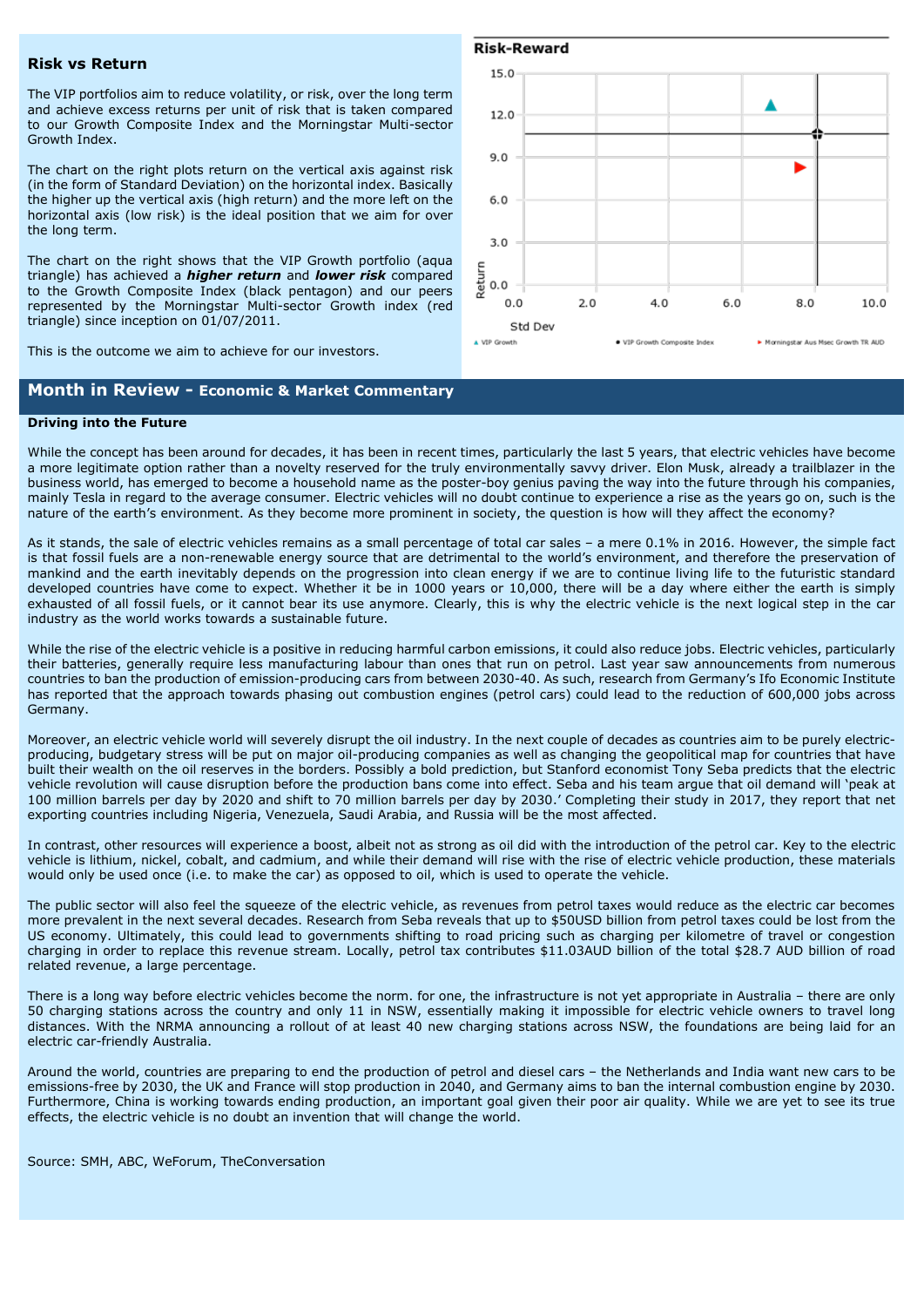## **Australian Shares Portfolio International Shares Portfolio**

The VIP Australian Share Leaders portfolio generated a 0.68% **prefees** return for the month and 5.36% over the last 3 months. The portfolio outperformed the S&P/ASX 100 index in January by 1.05% and by 2.58% over the quarter.

Over the last year, the portfolio has generated an 21.62% return prefees outperforming the ASX 100 index by 10.33%.

The **Top Contributors** for the month were ResMed Inc +13.47%, South32 Ltd +9.46%, and Treasury Wine Estates +7.27%. The **Top Detractors** for the month were CIMIC Group -8.38%, Spark Infrastructure Group -7.97%, AGL Energy Ltd -3.78%.

### VIP Australian Share Leaders - Holdings

|                                             | Ticker     | Dividend<br>Yield %<br>TTM |
|---------------------------------------------|------------|----------------------------|
| South32 Ltd                                 | S32        | 4.37                       |
| ResMed Inc DR                               | RMD        | 1.43                       |
| <b>BHP Billiton Ltd</b>                     | BHP        | 5.05                       |
| Aristocrat Leisure Ltd                      | <b>ALL</b> | 1.87                       |
| Treasury Wine Estates Ltd                   | TWE        | 1.69                       |
| Rio Tinto Ltd                               | RIO        | 5.46                       |
| Macquarie Group Ltd                         | MOG        | 5.67                       |
| Seek Ltd                                    | SEK        | 3.16                       |
| BT Investment Management Ltd                | BП         | 4.89                       |
| James Hardie Industries PLC DR              | JHX        | 1.30                       |
| CSL Ltd                                     | CSL        | 1.17                       |
| Australia and New Zealand Banking Group Ltd | ANZ        | 8.27                       |
| Westpac Banking Corp                        | <b>WBC</b> | 8.90                       |
| Challenger Ltd                              | CGF        | 4.01                       |
| Brambles Ltd                                | BXB        | 3.38                       |
| <b>AGL Energy Ltd</b>                       | AGL        | 5.61                       |
| CIMIC Group Ltd                             | <b>CIM</b> | 3.91                       |
| Spark Infrastructure Group                  | SKI        | 6.67                       |

#### VIP Australian Share Leaders - Equity Sectors

#### Portfolio Date: 31/01/2018

|                          | $\%$  |
|--------------------------|-------|
| $\bullet$ Energy         | 0,0   |
| $\bullet$ Materials      | 23.7  |
| • Industrials            | 15.9  |
| • Consumer Discretionary | 5.9   |
| • Consumer Staples       | 5.9   |
| • Healthcare             | 11.5  |
| • Financials             | 27.3  |
| •Information Technology  | 0.0   |
| • Telecom Services       | 0.0   |
| $\bullet$ Utilities      | 9.8   |
| Total                    | 100.0 |

#### **Australian Shares Portfolio Adjustments:**

In January, the Investment Committee made no changes to the portfolio.

The VIP International share portfolio generated a 2.40% return for the month **pre-fees** and 3.34% over the last 3 months. In doing so the portfolio outperformed the MSCI World Ex Aus (AUD) index by 0.65% and by 0.10%.

Over the last year, the portfolio has generated a 18.69% return and outperformed the index by 0.54%.

The **Top Contributors** were AB Global Equities 3.17%, Platinum International Fund 2.83%, and Morphic Global Opportunities 1.92%. The **Top Detractors** was iShares Europe ETF (AU) 1.74%.

### **VIP International - Equity Regional Exposure**



#### **VIP International - Holdings**

Portfolio Date: 31/01/2018

|                                 | uiuuai<br>Category      |
|---------------------------------|-------------------------|
| Platinum International Fund     | Global Equity Large Cap |
| Magellan Global                 | Global Equity Large Cap |
| AB Global Equities              | Global Equity Large Cap |
| Morphic Global Opportunities    | Global Equity Large Cap |
| iShares Europe ETF (AU)         | Europe Equity Large Cap |
| RBA Bank accepted Bills 90 Days |                         |

 $C = 5$ 

#### **International Portfolio Adjustments:**

In January, the Investment Committee made no changes to the portfolio.